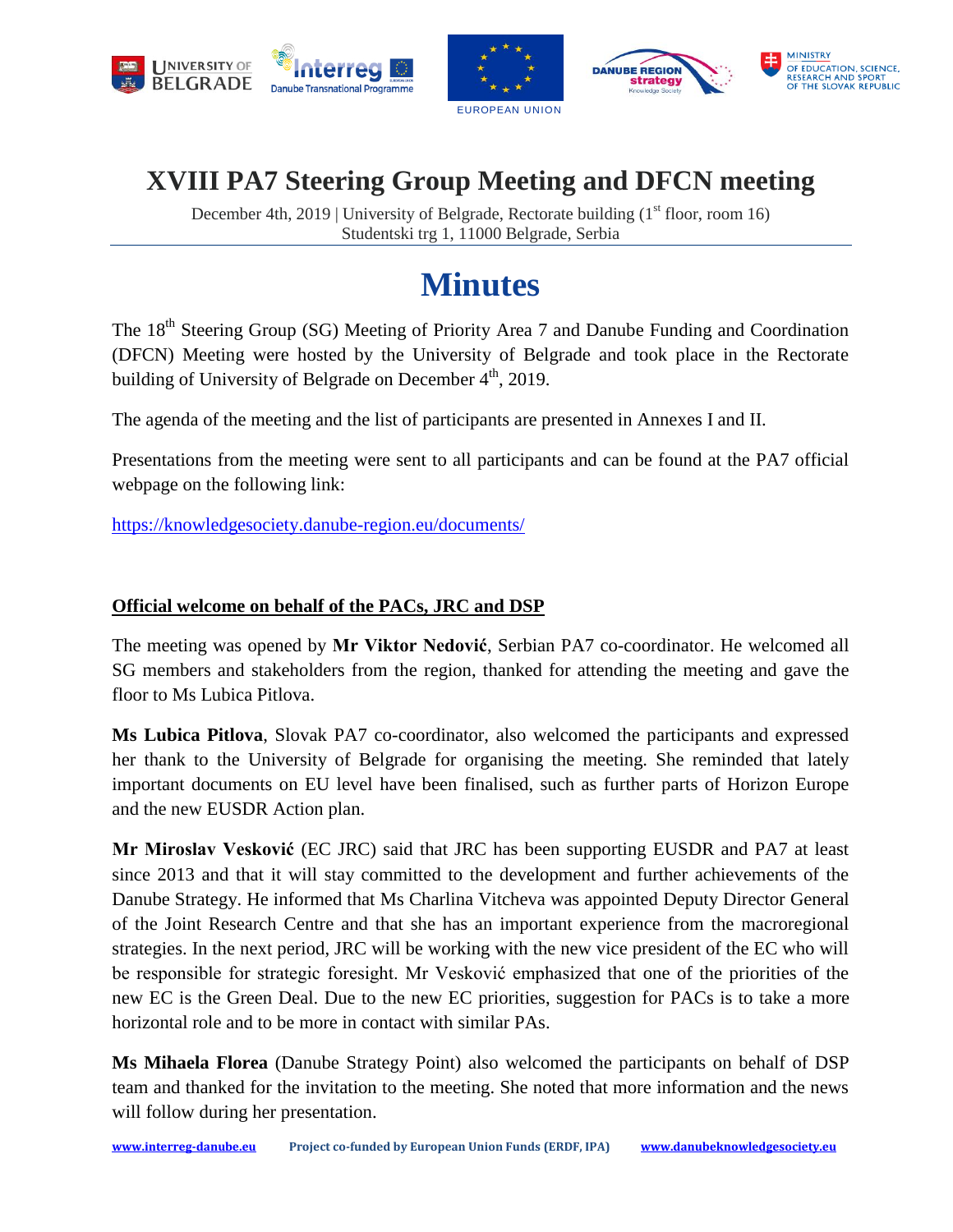







**Ms Ivana Davidović** (EUSDR National coordinator's office, Ministry of European Integration of the Republic of Serbia) said that the Republic of Serbia was actively involved in preparation and implementation of the EUSDR. Also, the Republic of Serbia has taken over the Chairmanship of the EU Strategy for the Adriatic and Ionian Macro-Region (EUSAIR) this year and invited the participants to the Annual Forum of the EUSAIR which will be in May 2020 in Belgrade. She also stressed the importance of making links between the MRSs and funding programmes, as well as of the cooperation between similar priority axes of different MRSs.

A tour de table followed after the official welcome notes.

#### **DSP – status of implementation & EUSDR updates**

**Ms Mihaela Florea** presented the updated DSP team, activities in 2019 and activities planned for next year. She explained the contribution of the Danube Strategy Point in the revision of the EUSDR Action plan and other activities – evaluation, monitoring, communication, capacity building. Ms Florea introduced the political objectives, thematic priorities and announced events of the EUSDR Croatian Presidency 2019/2020. Besides support to the Presidency, in 2020 DSP will continue to support PACs and NCs in communication, evaluation and capacity building activities (ppt available).

## **PA7 UPDATE ON ACTIVITIES AND FUTURE PLANS**

## **Information on the DTP-PAC1-PA7 project activities in the second half of 2019**

**Ms Dijana Štrbac** presented the main results of the project along the work packages. Within WP1 (Management, publicity and communication) the most important results are: meetings attended or organised (SG, PAC to PAC, NC and PAC meetings), communication and visibility activities and participation in different events. WP2 (Policy development) brought the following results: 2 studies which will be finalized soon ("Smart specialization strategy design and implementation recommendations for non-EU countries of the Danube region based on best practices of Danube region EU countries" and "Fulfilment of PA7 objectives"), updating PA7 actions and targets, cooperation with JRC on RIS3 development, 2 meetings of PA8 WG on Technology Transfer attended. WP3 (Cooperation and coordination) had the following achievements: organised information session on research infrastructure in the Danube region in cooperation with ResInfra@Dr, attended - Excellence-in-ReSTI, Pilot Training Final Meeting & Award Ceremony, International Conference on Scientific Cooperation EU-13 Countries and Danube Region (ppt available).

## **Finalisation of the Action Plan revision**

**[www.interreg-danube.eu](http://www.interreg-danube.eu/) Project co-funded by European Union Funds (ERDF, IPA) [www.danubeknowledgesociety.eu](http://www.danubeknowledgesociety.eu/) Ms Lubica Pitlova** introduced the timeline of the EUSDR Action plan revision and presented the final versions of the new PA7 targets and actions. She explained in detail the proposed actions and targeted activities which will enable their implementation. Ms Pitlova informed that the next SG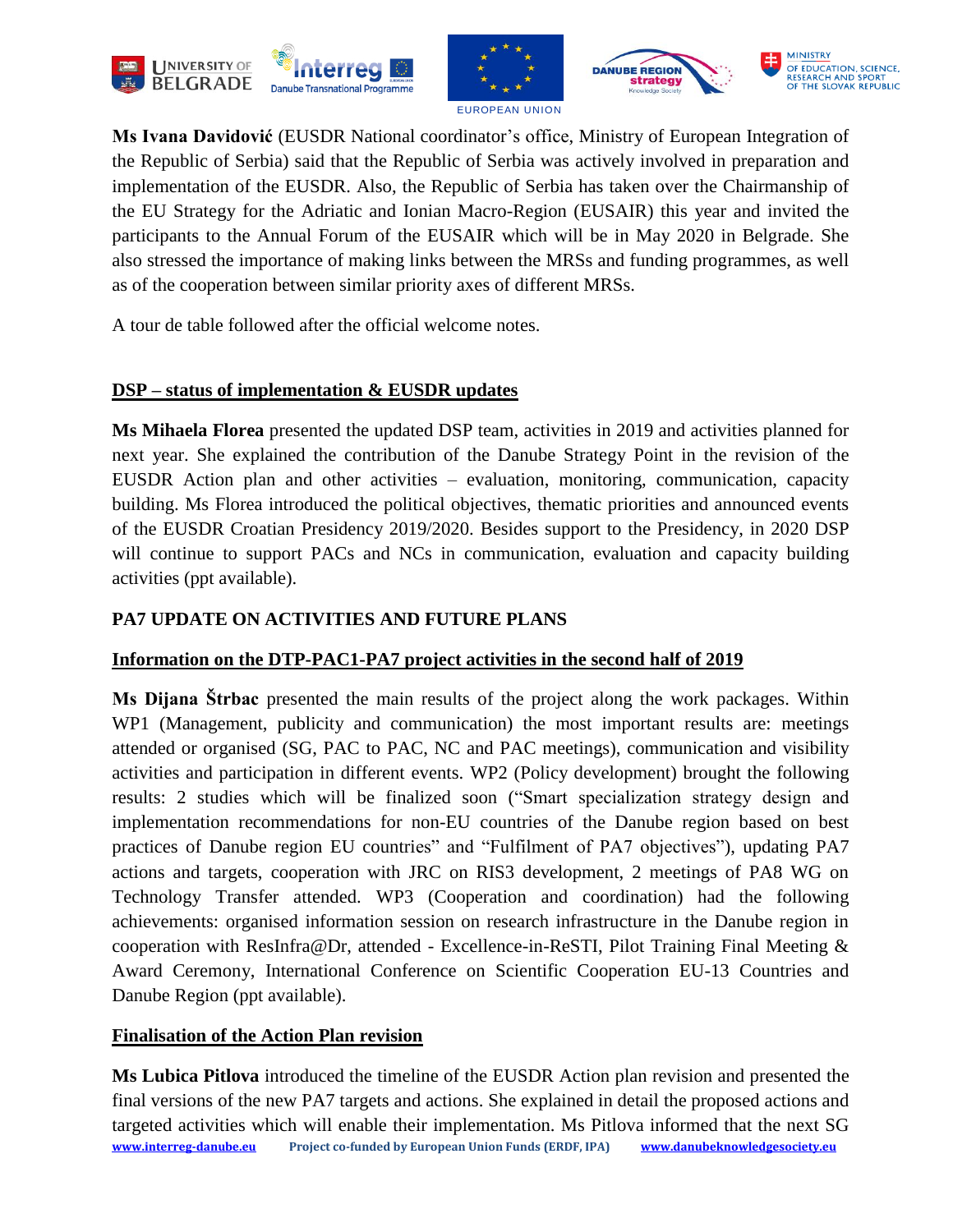







meeting will be focused on the Implementation of the new EUSDR Action plan and that there is an initiative to organise it jointly with Priority Area 8 of EUSDR (ppt available).

#### **Information on the new DTP PA7 project proposal 2020-2022**

**Ms Nina Bratkova** (Slovak Centre Of Scientific and Technical Information) presented the PA7 project proposal for the period 2020-2022 prepared by the Slovak Centre of Scientific and Technical Information and University of Belgrade, and submitted to the DTP in October 2019. She explained in detail the content of all three work packages: Management and Communication, Policy development, and Cooperation and Coordination. Ms Bratkova also informed that the activities of the new project proposal are in line with new PA7 actions and targets and showed it in her presentation (ppt available).

**Mr Mike Nagorkin** suggested including experts/investors/projects outside the Danube region in capitalisation activities in the next project period. In that way experience from other countries with different innovation ecosystems can be transferred to the Danube region.

**Mr Miroslav Vesković** suggested to make contacts with the network of Danube Academies of Sciences and to involve them in PA7 activities (besides Danube Rectors Conference).

#### **REPORTS OF WORKING GROUPS (WGs)**

#### **WG on Danube Funding Coordination Network**

**Ms Martina Hartl** presented the report from the Danubius Awards 2019. The award was established in 2011 by the Austrian Federal Ministry for Science and Research (BMWF) and the Institute for the Danube region and Central Europe (IDM) with the intention to honour persons with extraordinary achievements in their scientific output in relation to the Danube region.

Ms Hartl also invited to the Training & Mutual Learning Workshop "Gender equality in research and innovation national and international policy for the Danube region and Balkan region". The event is part of the Horizon 2020 project GENDERACTION and will be organised at the University of Belgrade on March  $10^{th}$  and  $11^{th}$ , 2020.

#### **WG on Higher Education and Mobility + DRC update**

**Mr Viktor Nedović** on behalf of Ms Ivanka Popović presented the most important updates in this working group. He informed that the DRC Annual Meeting and General Assembly was held in Bucharest on November 6-8, 2019. The most important conclusion was that the network needs to adapt to the changing higher education landscape in Europe. He also presented Danubius Award winners in 2019. Mr Nedović introduced statistics of the DR countries related to participation in H2020 projects, ERC projects and Web of Science publications. He informed that the Republic of Serbia has initiated an ERC Visiting Fellowship programme in order to support researchers in applying for this prestigious grant (ppt available).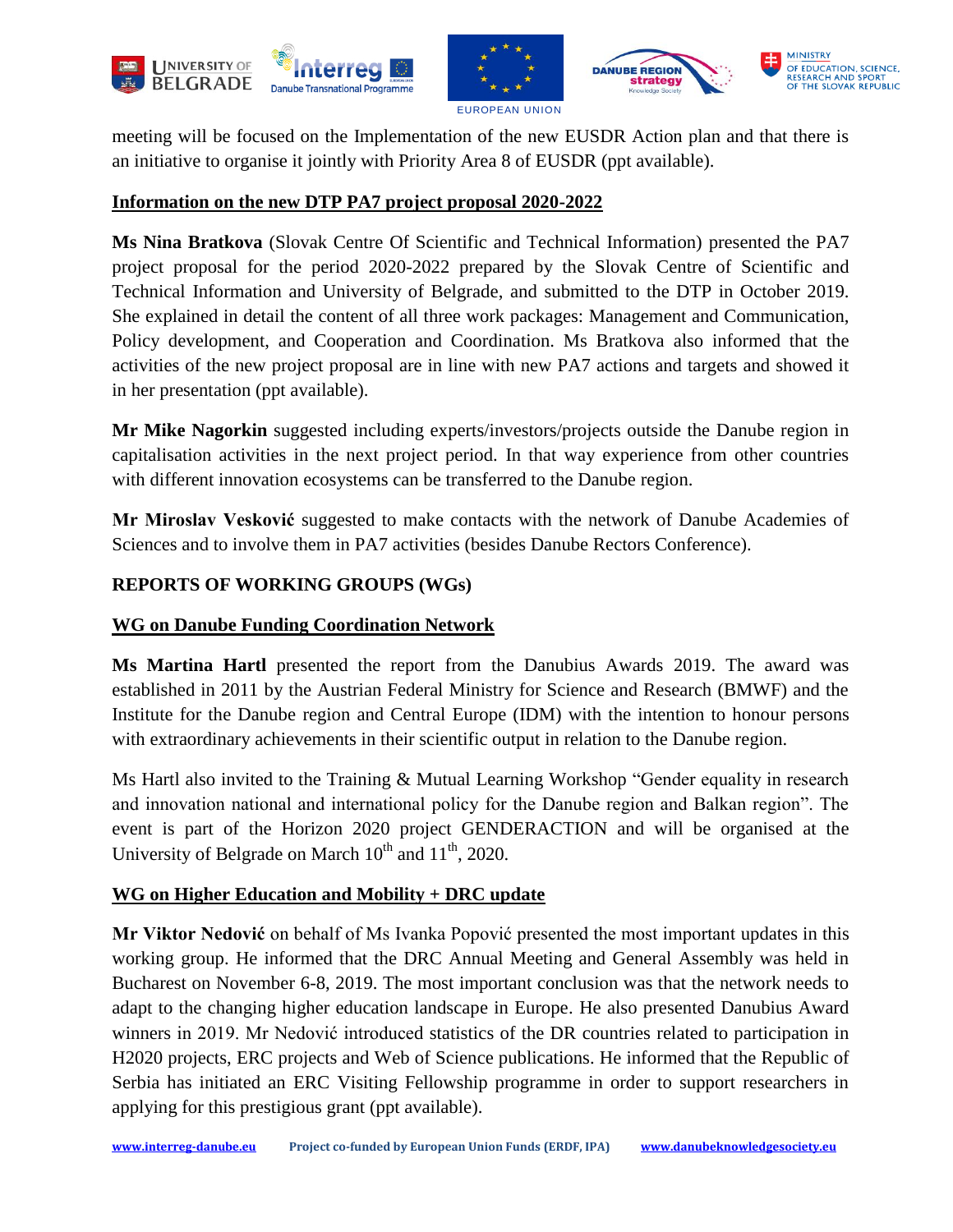









#### **WG on RIS3**

**Mr Viktor Nedović** informed that on October 15<sup>th</sup>, 2019 JRC organised a regional event in Belgrade (with around 200 participants) with the idea to create a regional value chain to be (co)financed by the EC in the future, based on priorities identified in national smart specialisation strategies. Non-EU countries cannot apply for ESIF, but are developing national support for RIS3. Serbia has presented RIS3 priorities on this regional event in Belgrade and next year measures identified in EDP will be implemented. Within PA7, there is a study in preparation, related to offering recommendations to the non-EU countries in the field of RIS3 implementation, governance and evaluation on the basis of best practices in the EU countries. The Smart specialisation strategy of the Republic of Serbia is finalised and was sent to the Government for adoption. In January 2020 a public debate will be organised. The status of other Danube region countries in the creation of RIS3 is the following: Montenegro has adopted its smart specialisation strategy in 2019, Ukraine and Moldova are in the phase of EDP, while North Macedonia and Bosnia and Herzegovina are starting the process.

**Mr Miroslav Vesković** informed that all non-EU countries of the Danube region are part of the JRC S3 platform and that the Croatian EUSDR Presidency is keen to support at least one thematic platform.

**Mr Darko Petrušić** (Ministry of Science of Montenegro) said that Montenegro is at the moment trying to become part of two thematic platforms – Agrofood and Energy.

**Mr Viktor Nedović** informed that Serbia is recognised as a country with a good RIS3 methodological framework and that therefore, it will be UN pilot country for STI maps for achieving sustainable development goals. The kick-off meeting for this activity will be organised by the United Nations next week in China.

## **WG on ICT**

**Mr Tomaž Kern and Mr Mladen Kraljic** presented the results of WG on ICT in 2019 and plan for the next year. They are searching for committed members of this working group with a goal to include 8 universities, 4 business members and 4 support offices. The work plan of the group is in line with PA7 targets and it is planned to initiate 4 projects until autumn 2020 (ppt available).

#### **WG on Research Infrastructure**

**Ms Martina Hartl** on behalf of Mr Felix Gajdusek informed that the project ResInfra@DR was completed on June  $30<sup>th</sup>$ , 2019. The focus of the project was research infrastructures and comprised a long list of ministry and agency partners. The ResInfra@DR Joint action plan consists of 5 activity groups including in total 17 detailed described actions, which have been consulted with stakeholders from almost all DR countries. This collection can be used as a blueprint for further actions in the Danube Region. With connection to Priority Area 7, the following activities were identified as being central: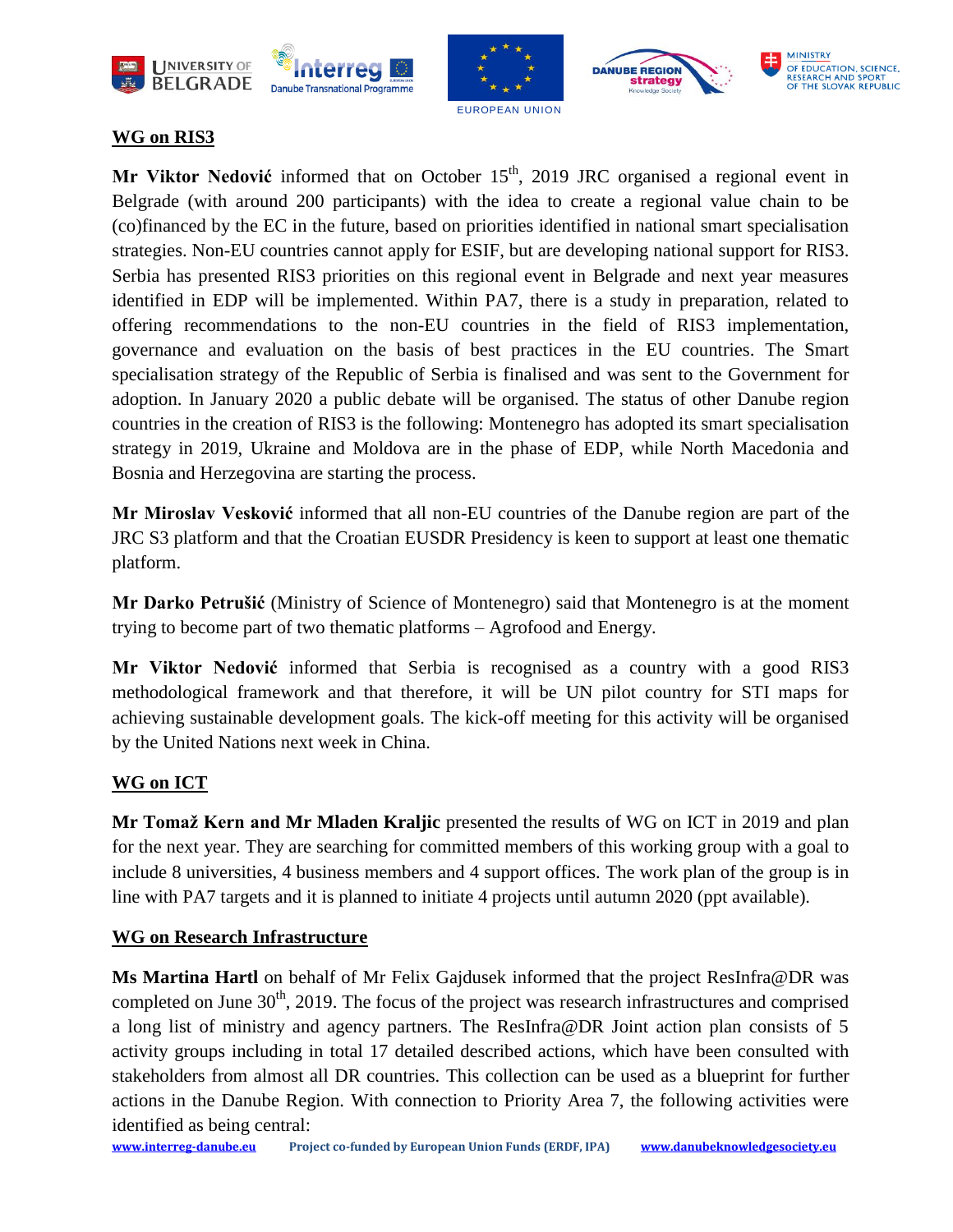







- a Research Infrastructure landscape analysis,
- $-$  the Training of RI staff,
- the development of an RI information service system,
- $\theta$  the development of basic principles for open access and practical solutions & operating models for RI.

The plan of this WG for the next period is to organise online meetings, participate in relevant events, maintain an online database for reviewers and develop thematic links of RI in the region (ppt available).

## **TP 3 Entrepreneurial Learning Systems and DTP projects aimed at educational programs for entrepreneurs (Finance4SocialChange and DanubeChance2.0)**

**Mr Mike Nagorkin** (IFKA Public Benefit Non-Profit Ltd.) informed that previously Entrepreneurial Learning Systems with 9 DTP projects were focused on the development of knowledge, skills and competences of employees trough cooperation with entrepreneurs. Currently, with only 4 DTP projects left TP3 is working on educating entrepreneurs on the different stage of their maturity - covering the full life cycle of enterprise. He presented links between TP3 projects and PA7 targets, capitalization workshops organized and their most important conclusions. Mr Nagorkin also introduced Finance4SocialChange and DanubeChance2.0, two projects focused on educational programs for entrepreneurs and coordinated by IFKA (ppt available).

#### **INDEED PROJECT (Innovation for dementia in the Danube Region)**

**Ms Lea Pfaffel** (Technical University of Munich) introduced the DTP project INDEED focusing on creating a training programme for staff in health and social care in the following ways: upskilling their competence in dementia, strengthening professional networks in dementia care and enhancing their knowledge about entrepreneurship for creating innovative, dementia-related services. She also explained the current phase of project implementation and sustainability of project results (ppt available).

#### **Technology critical elements as emerging pollutants in the sediments of the Danube River**

**Ms Tatjana Trtić-Petrović** (Vinca Institute, University of Belgrade) presented the study focusing on determining technology critical elements (TCE) in the surface sediments of the Danube River conducted together with colleagues from the Joint Institute for Nuclear Research, Dubna, Russian Federation. Descriptive analysis has shown about 3 times higher concentration of neodymium and dysprosium. Also, the analysis has shown an increase in concentration of some TCE in the part corresponding to the accumulation of sediments (ppt available).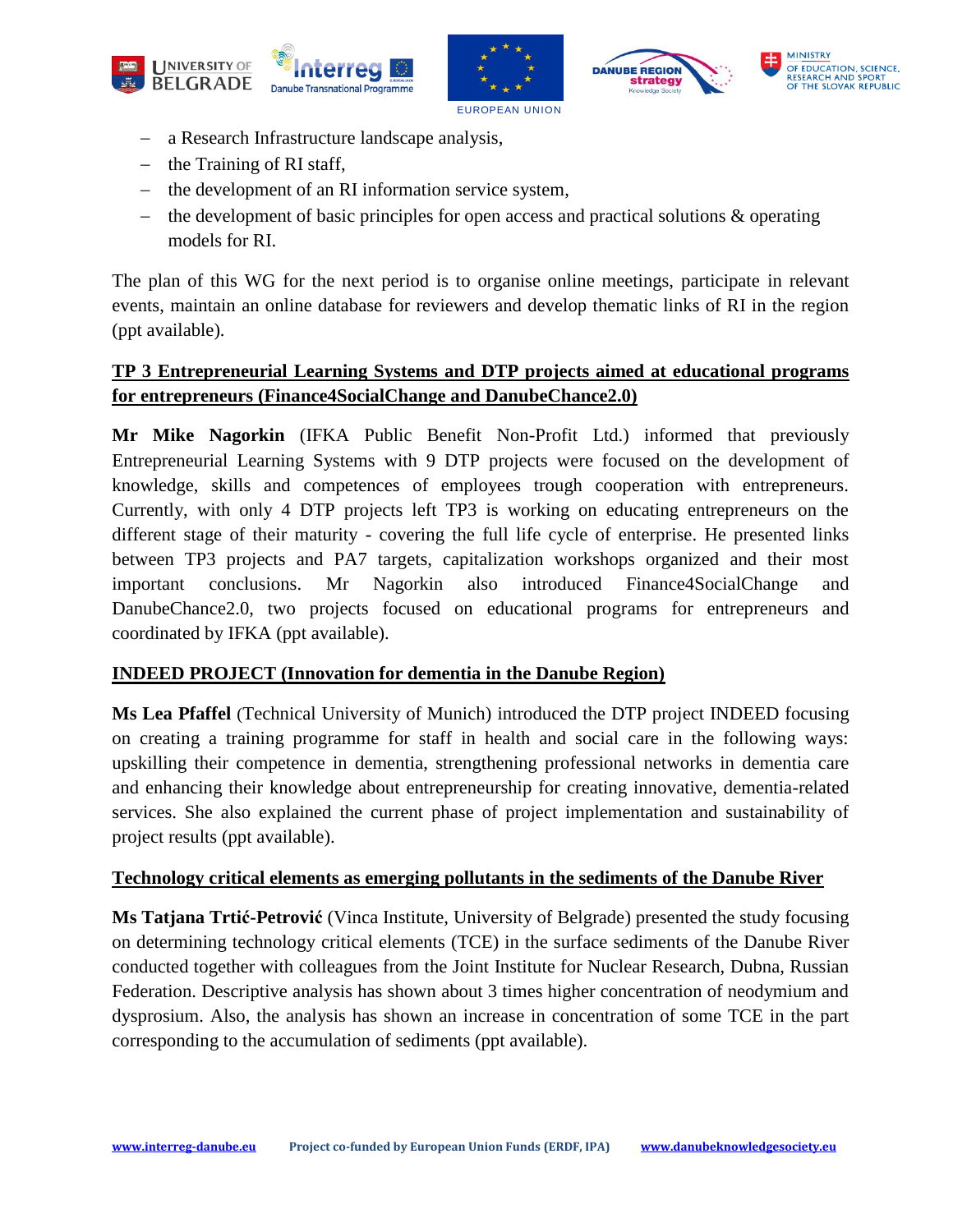





## **Potential of green extraction techniques for the smart agro-food waste management from the Danube region**

**Ms Aleksandra Cvetanović** (Faculty of Technology, University of Novi Sad, winner of Danubius Young Scientist Award for 2019) presented her research related to extraction techniques of the agro-food waste. Large quantities of agro-food waste contain diverse molecules representing potential biological activities. Therefore, developing an eco-friendly and effective strategy for using and managing biomass waste is critical. Subcritical water extraction has proven as most promising extraction technique for the bioactive compounds isolation (ppt available).

#### **Danube Funding Coordination Network (DFCN) Meeting**

#### **Multilateral calls - the status quo**

**Ms Martina Hartl** informed about the Multilateral Danube call with the following countries participating: Austria, Czech Republic, Slovakia, Serbia and France as a pilot. In total, around 60 proposals have been submitted. Evaluation of the projects has started. Project selection is envisaged for February 2020, while projects should start in March 2020. The programme remains open for new rounds and extended cooperation (ppt available).

#### **EUREKA Danube Region call**

**Ms Martina Hartl** presented results of three EUREKA Danube region calls (2015, 2017, 2018). She said that the initial interest of the community has been high but there is a frustration by the community due to low success rates and very long approval duration (2018 Call is not yet closed as funding is not fully available yet).

**Mr Viktor Nedović** asked if only SMEs can participate in this programme. **Ms Martina Hartl** said that EUREKA is actually SME instrument and that universities can be only subcontracted by the SMEs. However, this depends on the national rules, so certain flexibility is possible.

#### **BMBF Western Balkans R&D cooperation programme 2019**

**Ms Ulrike Kunze** (German Aerospace Center, Project Management Agency) announced that the German Federal Ministry of Education and Research (BMBF) is starting a Western Balkans R&D cooperation funding programme. It is the first BMBF cooperation funding programme exclusively for the Western Balkans and it was published in the German Official Gazette on December  $4<sup>th</sup>$ , 2019. The programme aims to strengthen the R&I systems in the Western Balkans, reduce brain drain, strengthen the research and management competence of young scientists, to improve the competitiveness and innovation potential of the Western Balkans, initiating joint R&D projects in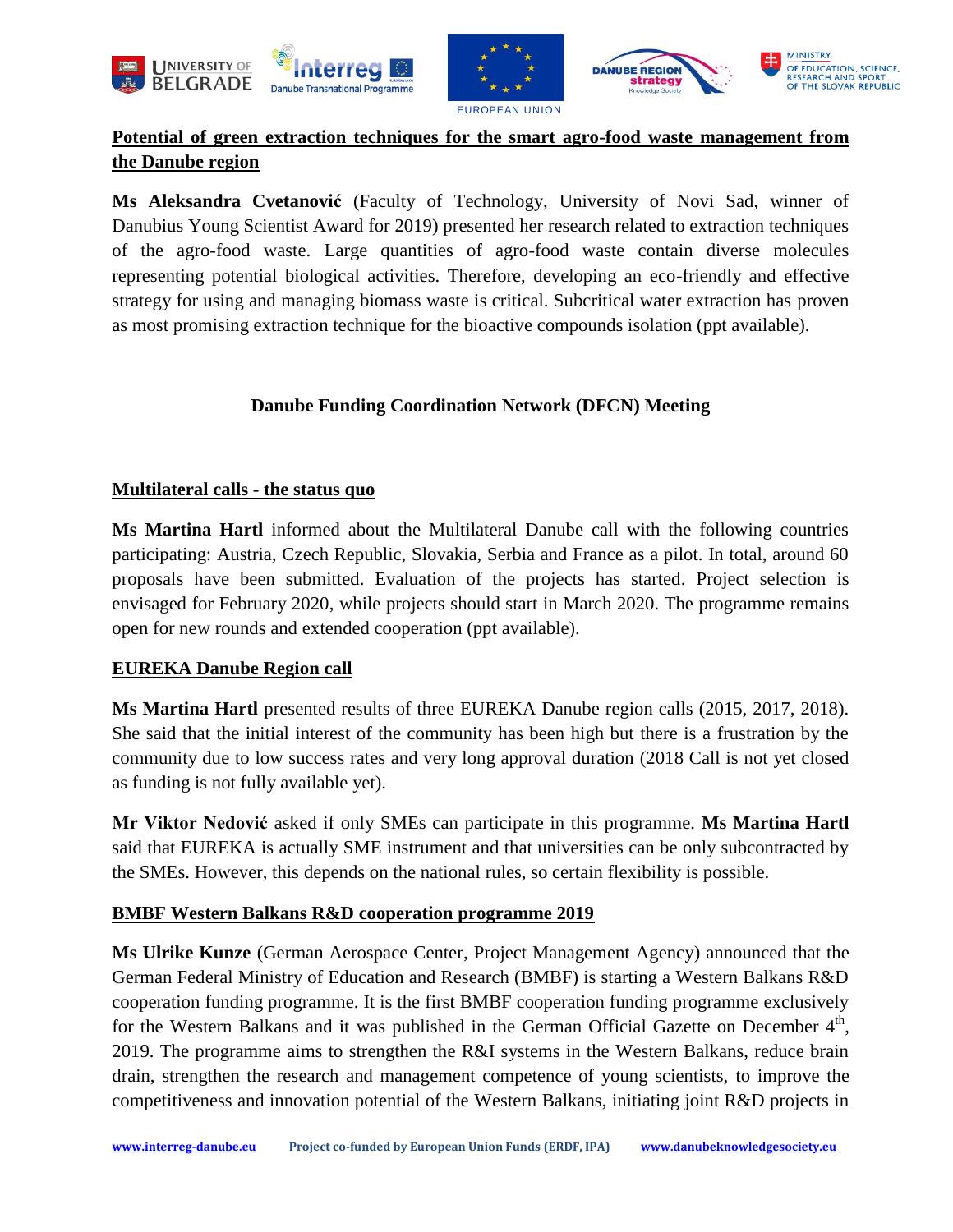







order to develop marketable products, services or technologies with partner institutions in Germany. She also explained funding objects and procedures (ppt available).

#### **Romanian platform for research infrastructure**

**Mr Adrian Curaj** (Romanian Executive Agency for Higher Education, Research, Development and Innovation Funding) gave a comprehensive presentation on research infrastructure in context. At first, he presented main activities and results of the ResInfra@DR project. Then, he provided an overview of the Romanian Roadmap of Research Infrastructures 2017 which sets the national priorities and earmarks funds for both national and pan-European RIs including ESFRI ones. Mr Curaj highlighted that ERRIS is becoming a platform connecting the supply of research infrastructure services to the demand from business and research organisations in the Danube Region (ppt available).

#### **COST Connect – suggestions for the continuation of collaboration**

**Mr Viktor Nedović** informed that he initiated the organisation of a COST Connect workshop in the area of Agrofood and that he is still waiting for the response. Next year, Serbia will be host of two important conferences: UNIFood and 3<sup>rd</sup> Black Sea Food Federation Congress. COST Connect could be organised as a side event of one of those conferences.

#### **Horizon 2020 calls - Danube relevant topics**

**Ms Martina Hartl** informed that there are no topics within Horizon 2020 specifically mentioning the Danube region. However, she listed relevant ERA-Net activities, Widening activities, Others, ERC and MSCA. She also said that negotiations regarding Horizon Europe are still ongoing and that the main issue on budget is still unresolved. The synergies chapter including Structural Funds was agreed at the Research Council Meeting on 29th of November 2019. The chapter on International Cooperation and Association is still not concluded (ppt available).

#### **Future of DFCN – discussion**

The DFCN is a network initiated in order to better coordinate multilateral and bilateral funds. However, there is an open issue of the low level of embedding macro-regional strategies into funding programmes.

**Ms Lubica Pitlova** said that it is very difficult to maintain activities or networks which are not financially supported.

**Mr Miroslav Vesković** suggested being in touch with different DGs and looking for diverse funding sources.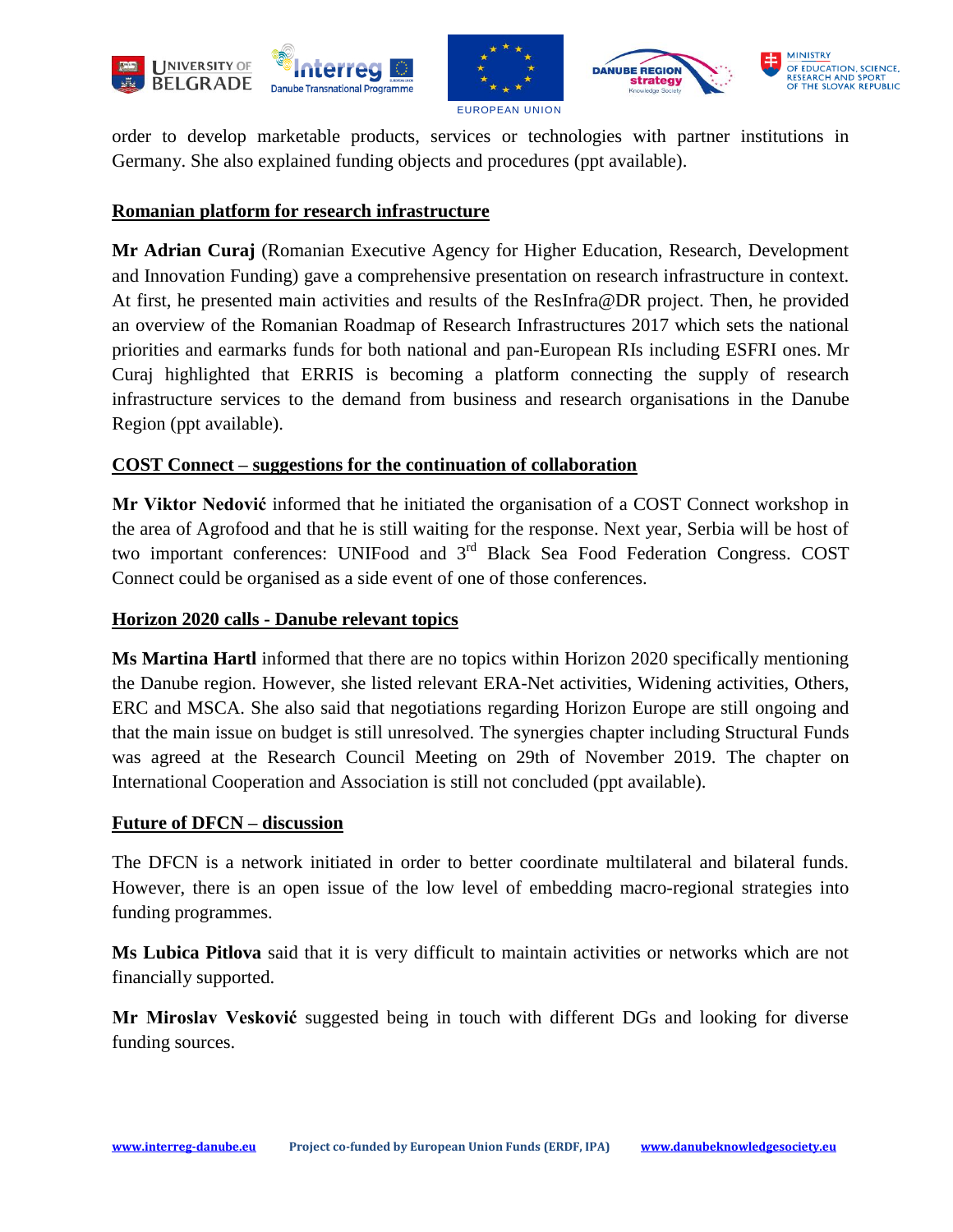







Participants agreed the following:

- The DFCN continues to be a PA7 working group with organising DFCN meetings once per year back-to-back with the SG meetings.
- The Multilateral Danube call is considered as one of the main achievements of this WG and therefore it should be continued; the invitation to relevant national institutions of those countries not participating will be repeated.

Ms Lubica Pitlova and Mr Viktor Nedović thanked all participants for their active involvement and closed the meeting.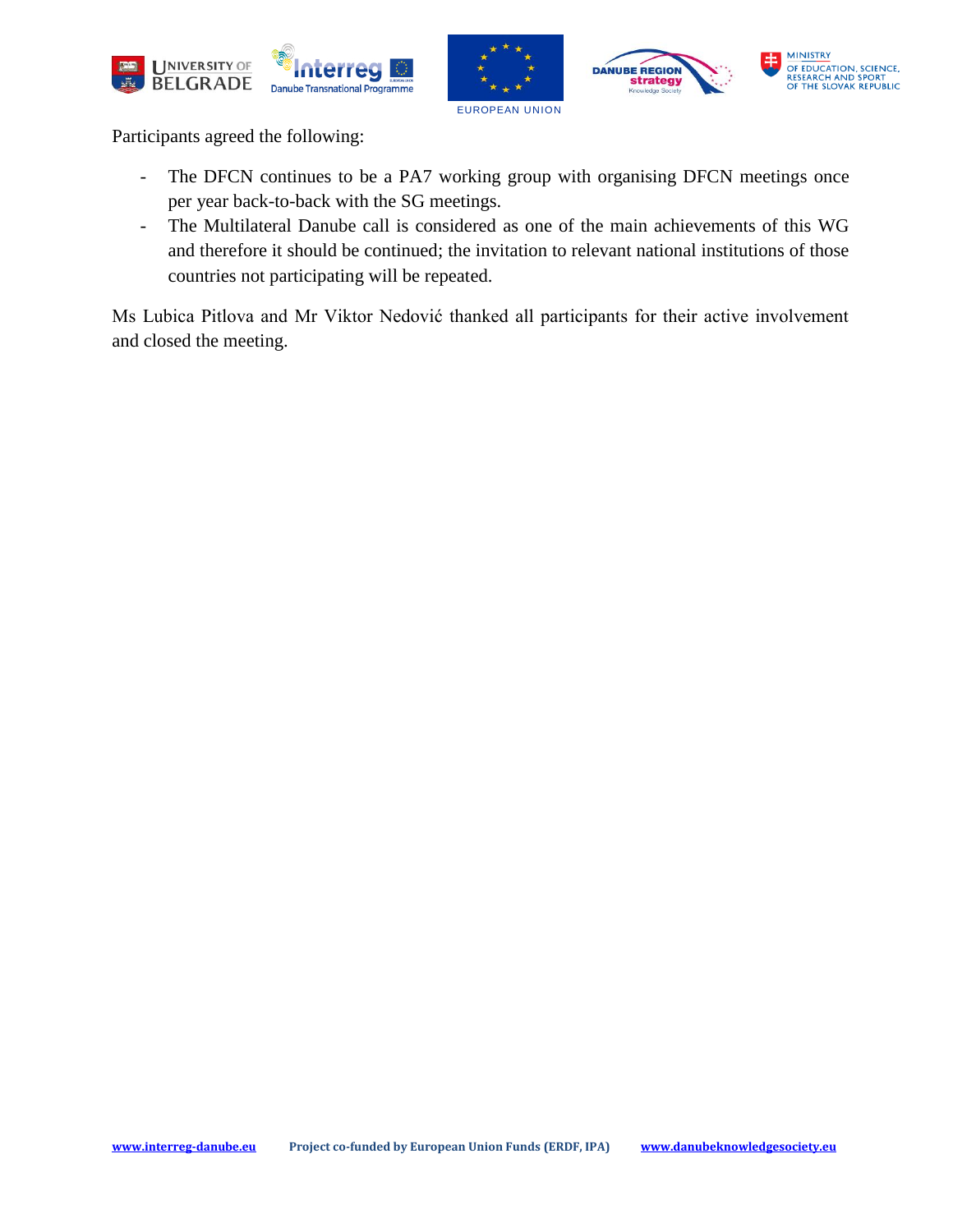







Annex I – Agenda

# **December 3rd, 2019**

**19:00 Networking dinner** (*Venue: Restaurant "Kolarac", Knez Mihailo Street 46, Belgrade*)

# **December 4th, 2019**

## **PA7 SG Meeting**

#### **REGISTRATION AND WELCOME**

#### **8:00-8:30 Registration**

**8:30-9:00 Official welcome on behalf of the PACs, JRC and DSP**

*PACs - Prof. dr Viktor Nedovic, Ms Lubica Pitlova JRC – Prof. dr Miroslav Vesković DSP – Ms Mihaela Florea*

**9:00-9:15 DSP – status of implementation & EUSDR updates –** *Ms Mihaela Florea*

#### **PA7 UPDATE ON ACTIVITIES AND FUTURE PLANS**

| $9:15-9:30$  | Information on DTP-PAC1-PA7 project activities in the second half of 2019 |  |  |
|--------------|---------------------------------------------------------------------------|--|--|
|              | Ms Dijana Strbac                                                          |  |  |
| $9:30-9:45$  | <b>Finalisation of the AP revision</b>                                    |  |  |
|              | Ms Lubica Pitlova                                                         |  |  |
| $9:45-10:00$ | Information on the new DTP PA7 project proposal 2020-2022                 |  |  |
|              | Ms Nina Bratkova                                                          |  |  |

#### **REPORTS OF WORKING GROUPS (WGs)**

**10:00-11:00 WG DFCN –** *AT + RS ( Ms Martina Hartl -* report from the Danubius Awards) **WG on Higher Education and Mobility** + **DRC update WG on RIS3** – *Prof. dr Viktor Nedovic* **WG on ICT** – *Prof. dr Tomaž Kern, Mr Mladen Kraljic* **WG on Research Infrastructures –***Mr Felix Gajdusek*

11:00-11:30 Coffee break

#### **CAPITALIZATION WITHIN OTHER PROGRAMMES, PROJECTS, PRIORITY AREAS**

**11:30-12:30 Thematic Poles of DTP Capitalisation Strategy and other projects**

**TP 2 RDI framework support –** *Mr Felix Gajdusek* 

**TP 3 Entrepreneurial Learning Systems** – *Mr Mike Nagorkin*

**DTP projects aimed at educational programs for entrepreneurs (Finance4SocialChange and DanubeChance2.0) -** *Mr Mike Nagorkin*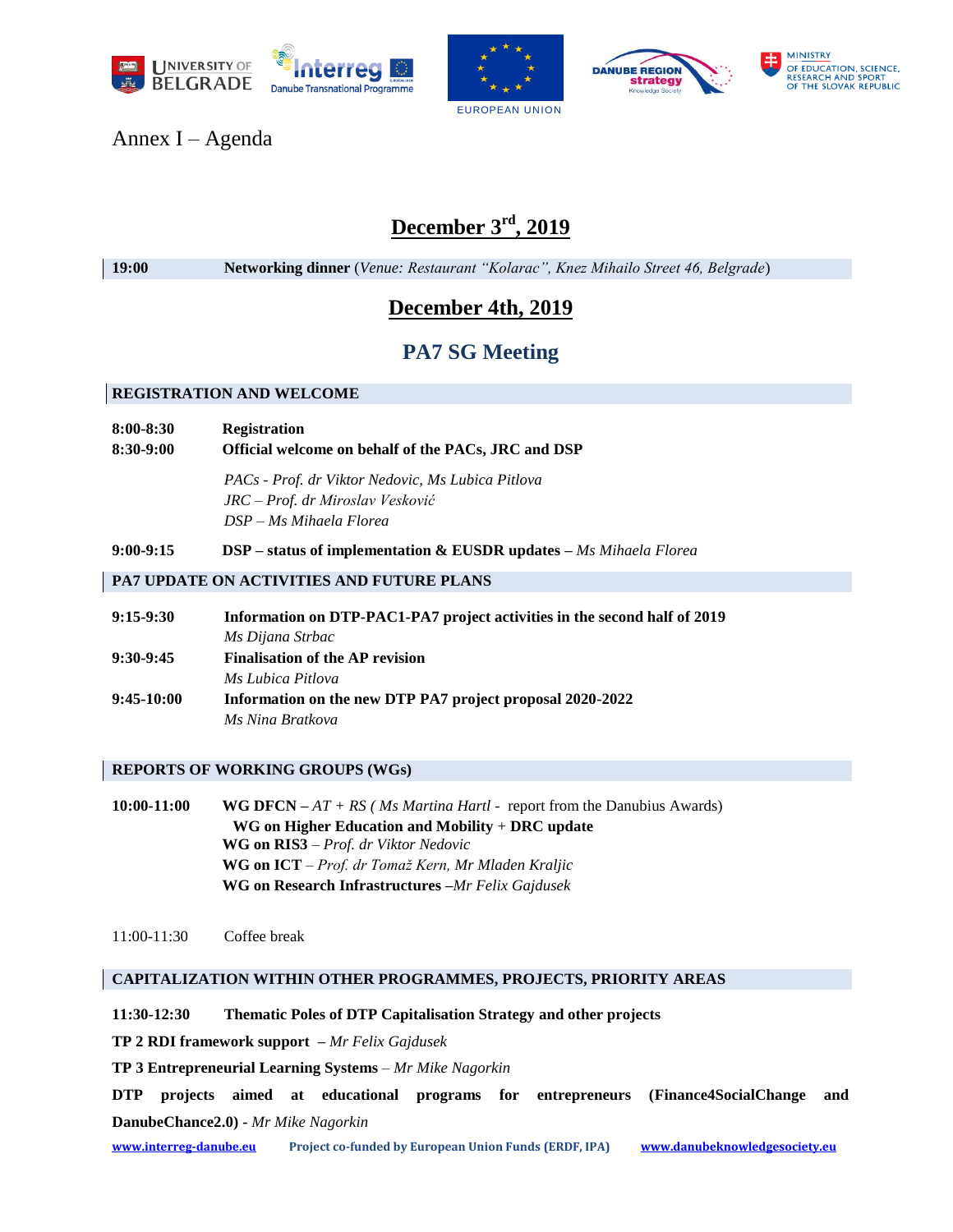







**INDEED PROJECT (Innovation for dementia in the Danube Region) –** *Ms Lea Pfaffel "Technology critical elements as emerging pollutants in the sediments of the Danube River" - Dr. Tatjana Trtic-Petrovic, Vinca Institute, University of Belgrade, Serbia Dr. Otilia Culicov, JINR Dubna, Russia*

*"Potential of green extraction techniques for the smart agro-food waste management from the Danube region" - Dr. Aleksandra Cvetanovic, Faculty of Technology, University of Novi Sad, winner of Danubius Young Scientist Award for 2019*

*Expectation: information on the projects or DTP Thematic poles and their relations towards the PA7 actions/targets; how the projects results can be used and further disseminated; what new activities for PA7 would TPs propose for the upcoming programming period.*

12:30-13:30 Lunch break

## **Danube Funding Coordination Network (DFCN) Meeting**

| $13:30 - 13:45$ | Multilateral calls - the status quo |  |
|-----------------|-------------------------------------|--|
|-----------------|-------------------------------------|--|

13:45 - 14:00 Short information on the Danube Call of the BMBWF, EUREKA, other bilateral and multilateral activities in the Region

- 14:00 14:15 **BMBF Western Balkans R&D cooperation programme 2019**  *Ms Ulrike Kunze*
- 14:15 14:30 **Romanian platform for research infrastructure** *Mr Adrian Curaj*
- 14:30 14:45 **COST Connect – suggestions for the continuation of collaboration** *Mr Viktor Nedović*
- 14:45 15:30 **Horizon 2020 calls - Danube relevant topics** (discussion)
	- Relevant ERA-Net activities
	- Will some countries use the widening measures still available?
	- Horizon Europe association any further news and needs
- 15:30 16:00 **Future of DFCN – discussion**
	- How are countries preparing for the next Structural Funds Funding Period and how is the EUSDR

integrated and anchored in those plans?

What kind of potential is there to further align activities?